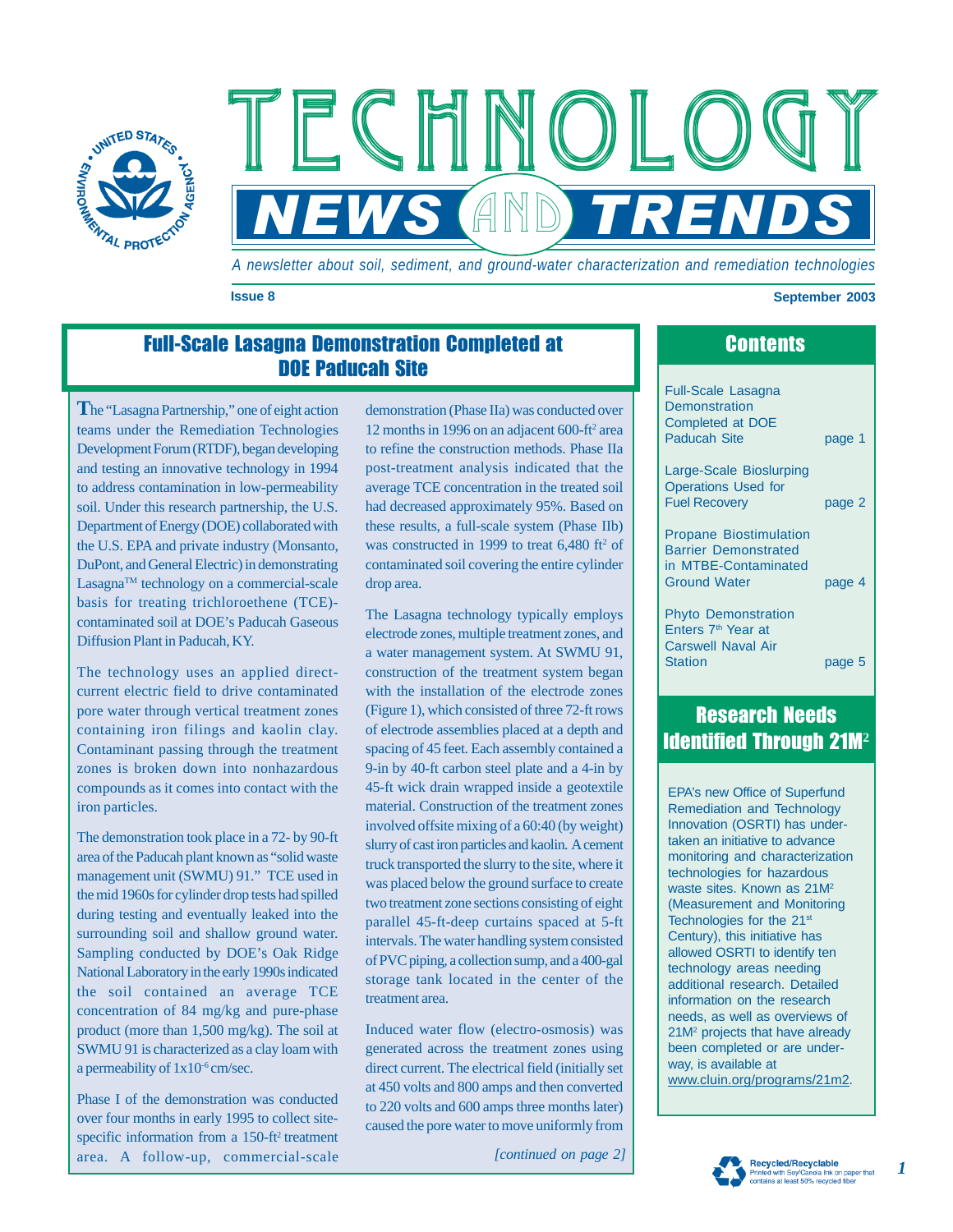### *[continued from page 1]*

the anode toward the cathode through the treatment zones. The pore water moved more than 10 feet during the entire operational period, forcing contaminants through at least two treatment zones. Iron filings in the treatment slurry degraded the TCE to ethane (a nontoxic gas) and chloride (a natural component of ground water), and will remain in the ground to "polish" the soil over time.

The system operated on a continuous mode for approximately six months, at which time the soil temperature reached 90°C. It then was converted to a pulse mode to prevent overheating. Pulsed operations allowed the system to operate for 1-4 days until the target temperature was reached, and then to shut down for several days of cooling before re-starting. Sampling conducted one year after operations began showed that TCE concentrations had declined from an average pre-treatment concentration of 43.3 mg/kg to less than 1.5 mg/kg, and that the highest concentration had decreased from 552 mg/kg to 27 mg/kg. Operations continued for eight additional months.

The system ceased operation temporarily for approximately eight weeks after 20 months of operation due to problems with the rectifier converting incoming alternating current into direct current. Minor problems arising during operations involved: Site inspections were conducted weekly.

- � unscheduled power outages;
- �installation of an above-ground water reservoir tank in response to heavy rain;
- � removal of sediment from a water recycling line;
- $\triangleright$  installation of a vent hose to prevent false high sump readings caused by trapped air; and
- � spikes in the sump level sensor due to electrical interference.

System operations were terminated in December 2001 after a total of 24 months, without the need for an additional one-year option outlined in the project plans. Data indicated the target cleanup level for TCE (5.6 mg/kg) had been met. Sampling and analysis conducted in Spring 2002 confirmed that TCE concentrations had further decreased, resulting in an average of 0.38 mg/ approximately 10,000 yd<sup>3</sup> of soil were treated at a unit cost of \$200/yd<sup>3</sup>. kg and a high of 4.5 mg/kg. A total of

The final remedial action report for this project is available from the Remediation Technologies Development Forum at <http://www.rtdf.org/public/lasagna/> of a half-acre brownfields site at an estimated unit cost of  $$110$ /yd<sup>3</sup>. lastechp.htm. Planning of additional Lasagna applications is underway, including use by the State of Wisconsin for redevelopment

*Contributed by Gary Bodenstein, DOE/Paducah Site (270-441-6831 or 3601 or cjathmer@terrancorp.com) bodensteingw@oro.doe.gov) and Chris Athmer, Terran Corporation (937-320-*



### *conceptual model was used to plan demonstration of the Lasagna technology at the Paducah 91. plant's SWMU*

## Large-Scale Bioslurping Operations Used for Fuel Recovery

Since 1996, the U.S. Air Force has been using bioslurping to recover JP-5 fuel from unsaturated soil at a facility on the island of Diego Garcia, in the Indian Ocean. Based on Center for Environmental Excellence (AFCEE) expanded and enhanced the system over the past few years to encompass three treatment fuel have been recovered by the bioslurping system. Bioslurping augmented by natural bioventing has facilitated the aerobic microbial degradation of an estimated 250,000 pounds of fuel in the subsurface. bioslurping's initial success and subsequent technology developments, the Air Force areas. To date, more than 100,000 gallons of

The subsurface along the coast of Diego Garcia is characterized as a mixture of sand about four feet below ground surface floats action, the water table varies approximately two feet, exposing the contaminant zone to aeration. These conditions provide an optimal relies on the replenishment of oxygen for aerobic biodegradation. The oily smear zone created above the water table as it rises and falls reduces the amount of floating fuel and increases the exposure of subsurface fuel to aerobic biodegradation. and crushed coral rock. A fresh-water lens on top of denser saltwater. As a result of tidal setting for bioslurping technology, which

As a form of vacuum-enhanced skimming to collect fuel floating on a water table, a typical

*[continued on page 3]*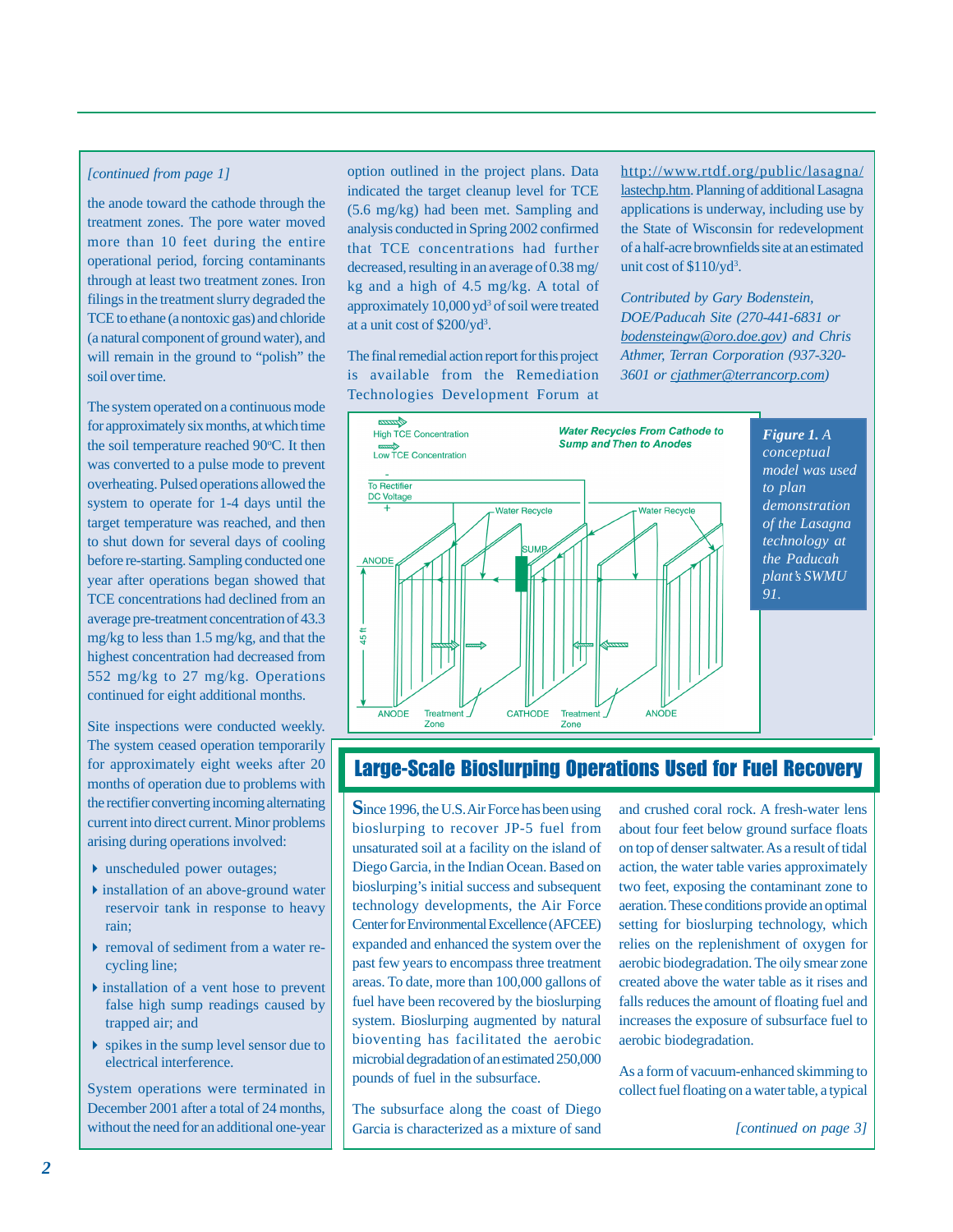water/floating fuel. The top of the dip tube<br>connects to pipes that carry the fuel and soil<br>connects to pipes that carry the fuel and soil<br>connects to pipes that carry the fuel and soil<br>connects to pipes that carry the fue

a vapor flow rate averaging 50 ft<sup>3</sup>/min. During

In 1997, a second bioslurper was added in a into the soil.<br> **brooks.af.mil**) and Donald Kampbell, into the soil.<br> **brooks.af.mil**) and Donald Kampbell, *ph.D., U.S. EPA/Office of Research and* nearby aircraft ramp area. The bioslurper employed an identical vacuum pump that was The Air Force continues to conduct quarterly *Development (580-436-8564 or*  vacuum pump. Piping was installed among ten additional recovery wells and the vacuum pump and connected to the existing pipe system. Hose clamps and elastic couplers were used for pipe connections to allow for

*Figure 2. Bioslurping resulted in the recovery of nearly 3,180 gallons of fuel at one of the Diego Garcia target areas within 14 months.* 

*[continued from page 2]* rapid disassembly in the event of contingency sampling of ground water to monitor military activities. During the first month of dissolved fuel contaminant concentrations bioslurping system consists of a vacuum operation, 8,000 gallons of fuel were recovered and indicators of natural attenuation. In pump connected by pipes to standard fuel pump connected by pipes to standard fuel<br>recovery wells. A dip tube is placed inside a<br>recovery rate averaged 5,000 gallons per locations to track the degradation of<br>sealed well, with the straw inlet placed in the<br>month ov

atmosphere into the unsaturated soils, thus contain floating fuel product. Within two to AFCEE estimates that bioslurping will bioventing the unsaturated soil and fostering three years of operation, the thickness of the remove the remaining recoverable fuel, which aerobic microbial degradation of the product decreased significantly in most wells. exists at only one of the three treatment areas, contaminants. Between September 1998 and December 2000, by the end of 2003. AFCEE also estimates The first bioslurper at Diego Garcia was<br>
installed in a grassy area near an airstrip and<br>
included a vacuum pump and 1,100 feet of<br>
4-inch PVC piping connected to six<br>
downgradient recovery wells. Dip tubes were<br>
downgrad

than one foot of fuel accumulation prior to from wells to continue without disruption to the first month of operation, 2,000 gallons of treatment, only eight wells in the ramp area air operations. In field tests conducted at the fuel were recovered. Recovery rates over the had fuel accumulations exceeding one foot in site earlier this year, the mobile bioslurper following 18 months averaged approximately May 2002. None of the wells near the airstrip recovered 260 gallons of fuel within four 1,000 gallons of fuel per month. Recovered contained any detectable fuel accumulation. months. fuel was used to power water heaters for Overall, the rate of contaminant degradation other onsite operations. for this system is estimated at 1 pound of *Contributed by Jerry Hansen, AFCEE*  hydrocarbon per 13 pounds of air introduced<br>*brooks.af.mil*) and Donald Kampbell,

connected through manifolds to the original sampling in the recovery wells and semi-annual *kampbell.donald@epa.gov)* 

above a placed approximately one foot into the water/<br>placed approximately one foot into the water/<br>fuel during low tide. A 10-horsepower vacuum<br>fuel during low tide. A 10-horsepower vacuum<br>on an operational ramp while con on an operational ramp while connected to pump operated 24 hours per day to generate While 25 recovery wells each contained more 6-10 wells. The system allows fuel recovery

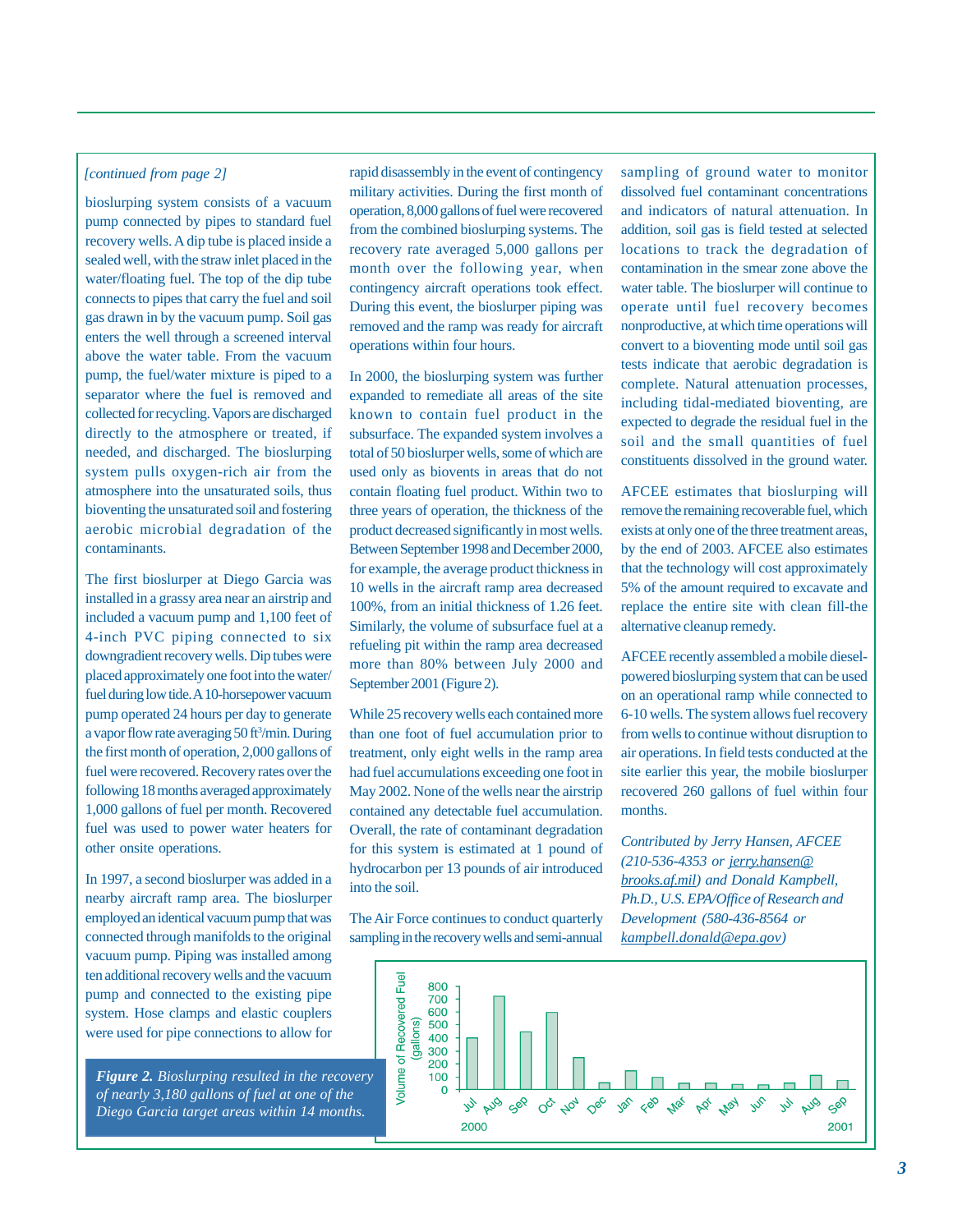## Propane Biostimulation Barrier Demonstrated in MTBE-Contaminated Ground Water

**T** he U.S. EPA's National Risk Management Research Laboratory (NRMRL) and U.S. Navy recently completed a technology County (NBVC) in Port Hueneme, CA. The demonstration was undertaken to determine whether biodegradation is reducing intrinsic methyl *tertiary* butyl ether (MTBE) in ground water to concentrations below state criteria. Fifteen ground-water sampling events were conducted over a 38-week deuterated MTBE (d-MTBE), daughter products, and geochemical parameters demonstrated that the technology did not criteria (below 5µg/L). demonstration at the Naval Base Ventura period. Analysis of intrinsic MTBE, meet the State of California's treatability

From June 2001 to March 2002, the demonstration was conducted at the NBVC Site, where approximately 10,800 gallons of fuel had been released into ground water from 1984 to 1985. The resulting groundwater plume consists of approximately 9 acres of BTEX and 36 additional acres of MTBE contamination. The plume extends approximately 4,500 feet downgradient from the release site. Pre-treatment data indicated that MTBE concentrations in the demonstration area, located midway downgradient along the MTBE plume, reached 5,000 µg/L. National Environmental Technology Test

The site is underlain by unconsolidated sediment composed of sands, silts, clays, perched, unconfined aquifer is the uppermost water-bearing unit. The aquifer consists of an 12- to 15-ft fine- to coarse-grained sand unit, located 6-8 feet below ground surface, with a saturated aquifer thickness of 16-18 feet (reflecting 1-2 feet of seasonal variation). Predemonstration study showed little groundwater flow other than in the bottom portion of and minor amounts of gravel and fill. A shallow, upper, 8- to 10-ft silty sand unit, an underlying and a basal clay layer. The water table is the aquifer.

The demonstration tested the ability of a propane biostimulation barrier to stimulate cometabolism through the injection of oxygen, propane, and MTBE-degrading bacteria into bacteria (*Rodococcus ruber* strain ENV425) were used to seed the aquifer at the demonstration onset. Oxygen and propane then were sparged intermittently into the aquifer from separate sparging points at a rate the aquifer. Exogenous propane-oxidizing of 1-10 pounds/day and 0.1-0.5 pounds/day, respectively.

Operations in the test plot began with the injection of oxygen into eight oxygen injection bacterial injection points installed between the of bacterial suspensions 16 days after the start of oxygen injection. Only oxygen was injected water injection and tracer systems for the two points (OIPTs) and propane into seven propane injection points (PIPTs). Eight OIPTs and PIPTs were used for a single release at eight OIPTs in the control plot. The ground-

plots together employed a total of 38 fullyscreened wells.

Deuterated MTBE and ground-water tracers (bromide and iodide) were used to determine were released into each well under the ratio of tracers between downgradient transects provided evidence of MTBE dilution and degradation, while d-MTBE ratios served as tracers of anthropogenic MTBE. Critical evidence of biodegradation was provided by measurement of d-MTBE daughter products. the technology's efficacy. Tracer materials natural gradient at a rate of 10 mL/day. The

The first ten sampling events took place biweekly in both the test and control plots was concentrated at the bottom well screens, the middle and upper screens of the test and control plots contained very low levels of daughter products (acetone; acetone-d6, 2-propanol; 2-propanol-d6,d8; formaldehyde; *tertiary* butyl alcohol (TBA); and *tertiary* butyl alcohol-d9,d10). While only TBA was detected at upgradient wells, both TBA and d-TBA were detected in downgradient wells; a determination of whether biotic or abiotic processes generated these products was not made. The d-MTBE in both the test and control plots increased throughout the evaluation period. and monthly thereafter. Although sampling each well were sampled periodically. Both

Geochemical parameters in the upgradient and downgradient portions of both the control and test plots were analyzed after reduction in nutrients or in total and the evaluation period. Analysis showed no

*[continued on page 5]* 

*Figure 3. Intrinsic MTBE concentrations in downgradient test plot wells indicated that minimal biodegradation had occurred at the NBVC test site as a result of propane biostimulation.* 

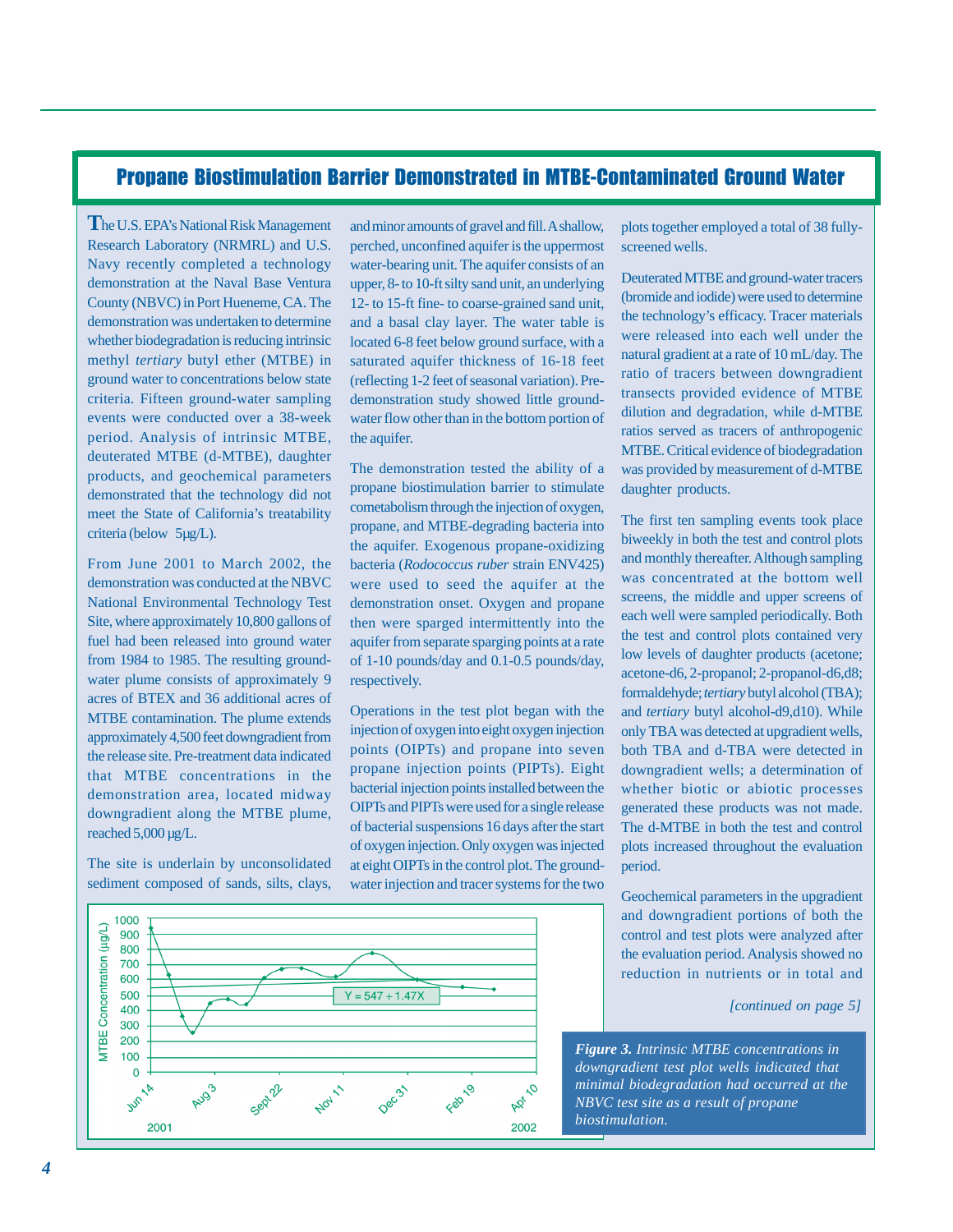## *[continued from page 4]*

dissolved organic carbon (electron donors) in either plot, and no alkalinity change in the downgradient portion of the test plot. These results suggested little biodegradation was occurring.

Throughout the 38 weeks of testing, intrinsic MTBE concentrations in the upgradient portion of the test plot and in both upgradient and downgradient portions of the control plot gradually decreased. MTBE concentrations in the downgradient portion of the test plot, testing (Figure 3). More information on this however, remained at 300-600 µg/L throughout

innovative technology evaluation report (EPA/600/R-02/092) at www.epa.gov/ORD/ NRMRL/Pubs). evaluation is available in NRMRL's

*keeley.ann@epa.gov) Contributed by Ann Azadpour-Keeley, EPA/NRMRL (580-436-8890 or* 

## Phyto Demonstration Enters 7<sup>th</sup> Year at Carswell Naval Air Station

**A**n extensive interagency demonstration of phytoremediation was initiated in 1996 at cottonwood trees, *Populus deltoides*, as short-rotation woody crops to optimize insitu reductive dechlorination of trichloroethene (TCE) and *cis-*1,2- Results after three years of monitoring indicated that the planted trees had rooted into the water table and begun to exhibit hydraulic and geochemical influences at the site. the Carswell Naval Air Station RCRA site in Fort Worth, TX. The system uses eastern dichloroethene in shallow ground water.

conducted a six-year review of the system and found that the trees have significantly increased biodegradation rates of TCE beneath the center line of the plantations. Associated with this increase in biodegradation, or natural attenuation stabilization distance (the extent to which contaminants travel in the upper aquifer). USGS modeling results suggest that solventbased contaminant mass flux decreases due to in-situ microbial biodegradation will be significantly larger than decreases due to transpiration. A 20% decrease in mass flux from transpiration alone during the peak of each growing season is anticipated when canopy closure is achieved. Earlier this year, the U.S. Geological Survey (USGS) and U.S. Air Force (USAF) capacity, is a substantial decrease in plume

The treatment area is located about one mile from the main aircraft assembly building at USAF Plant 4, where waste oil, solvents, and fuels had been disposed at an onsite landfill.

Previous use of a pump and treat system and steam-enhanced vacuum extraction based source contamination. The area encompasses 4.6 acres that were covered primarily with grass prior to treatment. Surface soil consists of a 12- to 18-in layer of silty clay and clayey silt. Ground water is located 5-15 feet below ground surface, with an estimated aquifer consists of silty fine sands and hydraulically isolated lenses of coarser material, with an estimated conductivity of 10-2 cm/sec. Prior to treatment, TCE concentrations in the ground water approached 1,000 ppb. addressed only some of the site's solventvelocity of 0.62 ft/day. The underlying shallow

Approximately 960 trees were planted evenly in two 60- by 250-ft plots positioned perpendicular to the direction of ground-water zone (Figure 4). One plot is located directly above a former waste trench, while the second is located downgradient of the trench. Each plot consists of seven rows of trees planted installed and used on a regular basis during 1996, the first year of tree growth, to help establish them during a severe drought. The irrigation system was used once during 1997; since then, the trees' facultative phreatophytes have used both ground water and precipitation. Plant tissue analysis has indicated that eventual disposal of the trees flow. The plots are separated by a 50-ft buffer 4-8 feet apart. A drip irrigation system was as hazardous waste will be unnecessary.

Hydrologic and geochemical data collected through September 1998 showed that from 40 monitoring wells in August 1996

dissolved oxygen levels beneath the trees had decreased. This suggested that the trees are providing a sustained source of the electron donors needed for reductive chlorination. Data indicate that a combination of hydraulic control and in-situ microbially mediated reductive

*[continued on page 6]* 

# Contact Us

## **is on the NET!**  *Technology News and Trends*

**and View, download, subscribe, unsubscribe at:** 

> <http://clu-in.org> <http://www.epa.gov/tio>

*T echnology News and Trends*  welcomes readers' comments correspondence to: and contributions. Address

Ann Eleanor Office of Superfund Remediation and Technology Innovation

(5102G) Ariel Rios Building Phone: 703-603-7199 Fax: 703-603-9135 U.S. Environmental Protection Agency 1200 Pennsylvania Ave, NW Washington, DC 20460